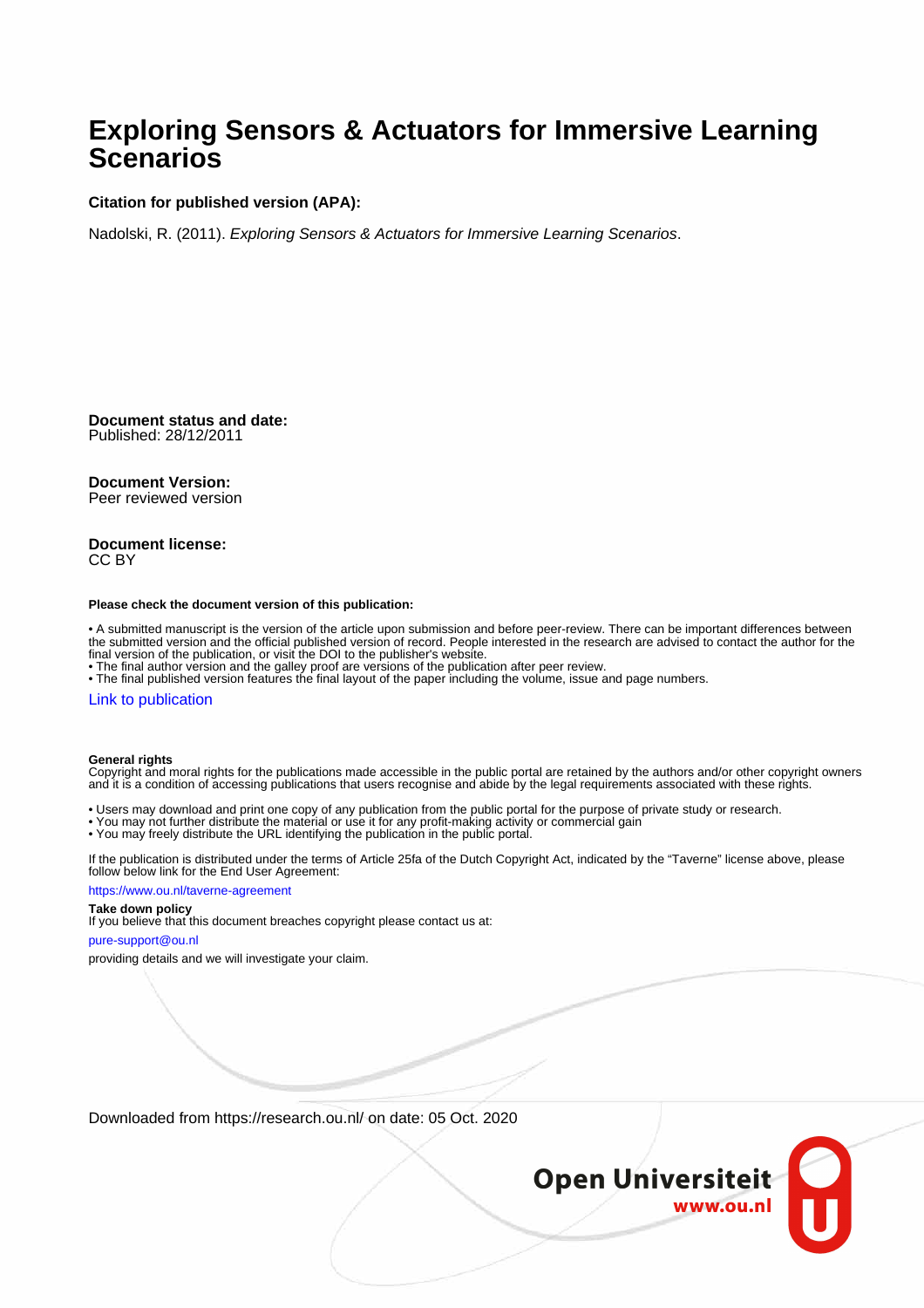

# **Exploring Sensors & Actuators**

# **for Immersive Learning Scenarios**



T



**Rob Nadolski**

**October 17 - 2011**



**Centre for Learning Sciences and Technologies** celstec.org



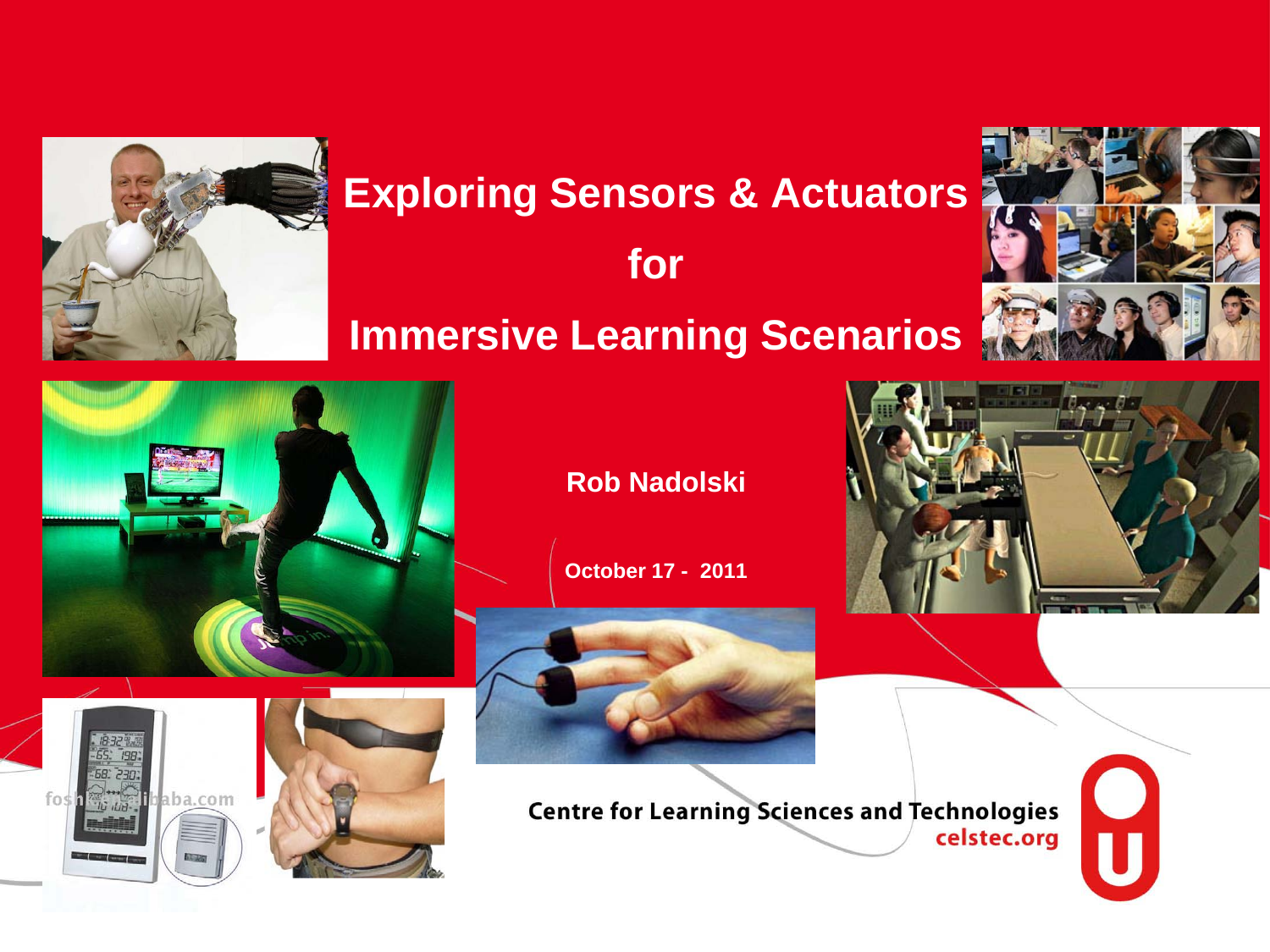**Immersive Learning: characteristics & motives**

**Solving problems through Authentic Tasks**

**Active and interactive participation**

**Develop conceptual understanding** (practicing: models-simulations)

**Ability to perform scientific inquiry**

**Develop understanding about inquiry** (reflection + natural feedback)

**Experiencing emotions and reasoning in authentic environments** 

All about: Authenticity - suspension of disbelief - motivation

Exploring sensors for ILS page 2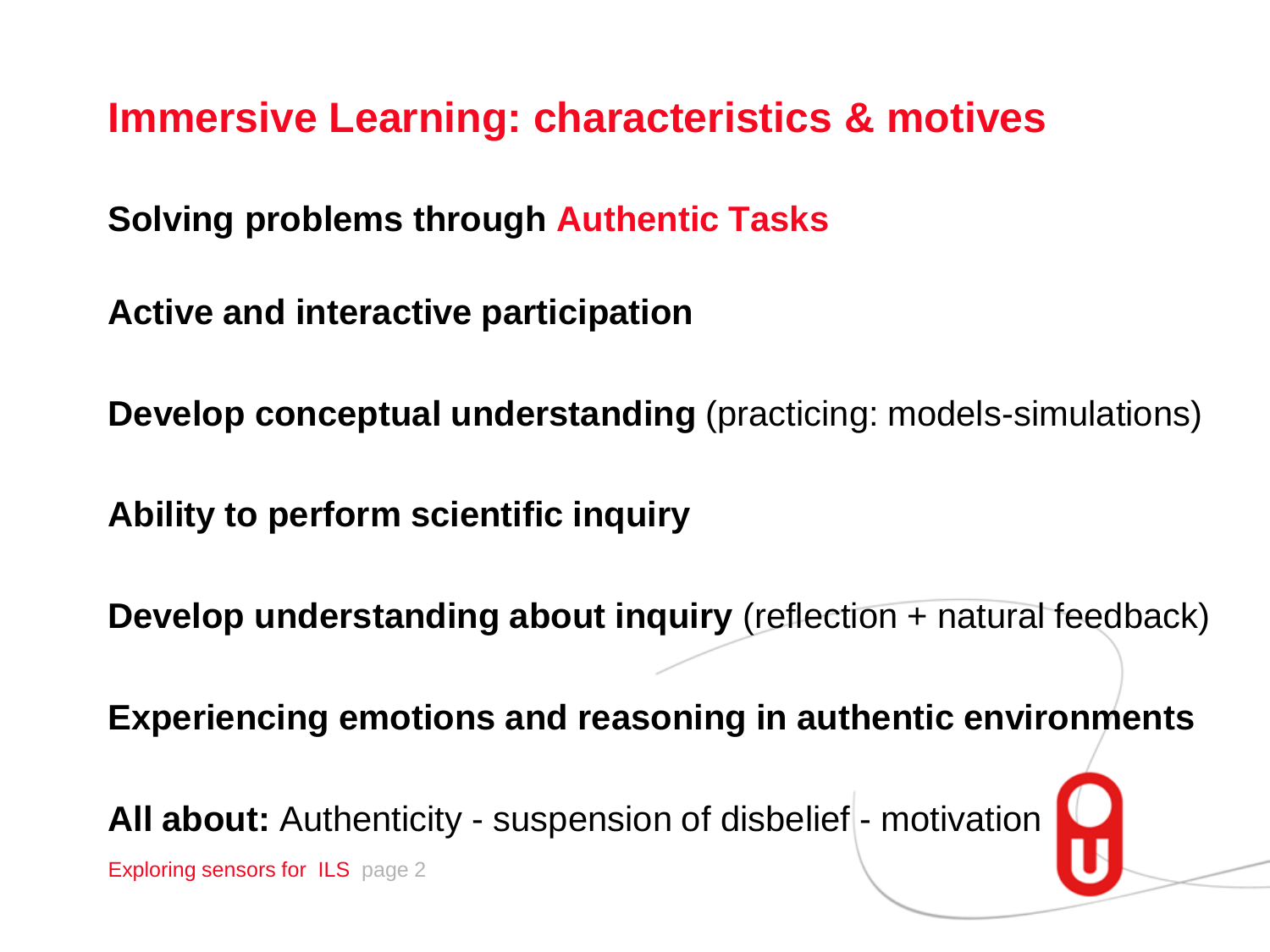# **Authentic Tasks**

*=* realistic problem situations, where learners participate as actor and constantly are being confronted with the consequences of their actions when applying knowledge and skills in finding solutions

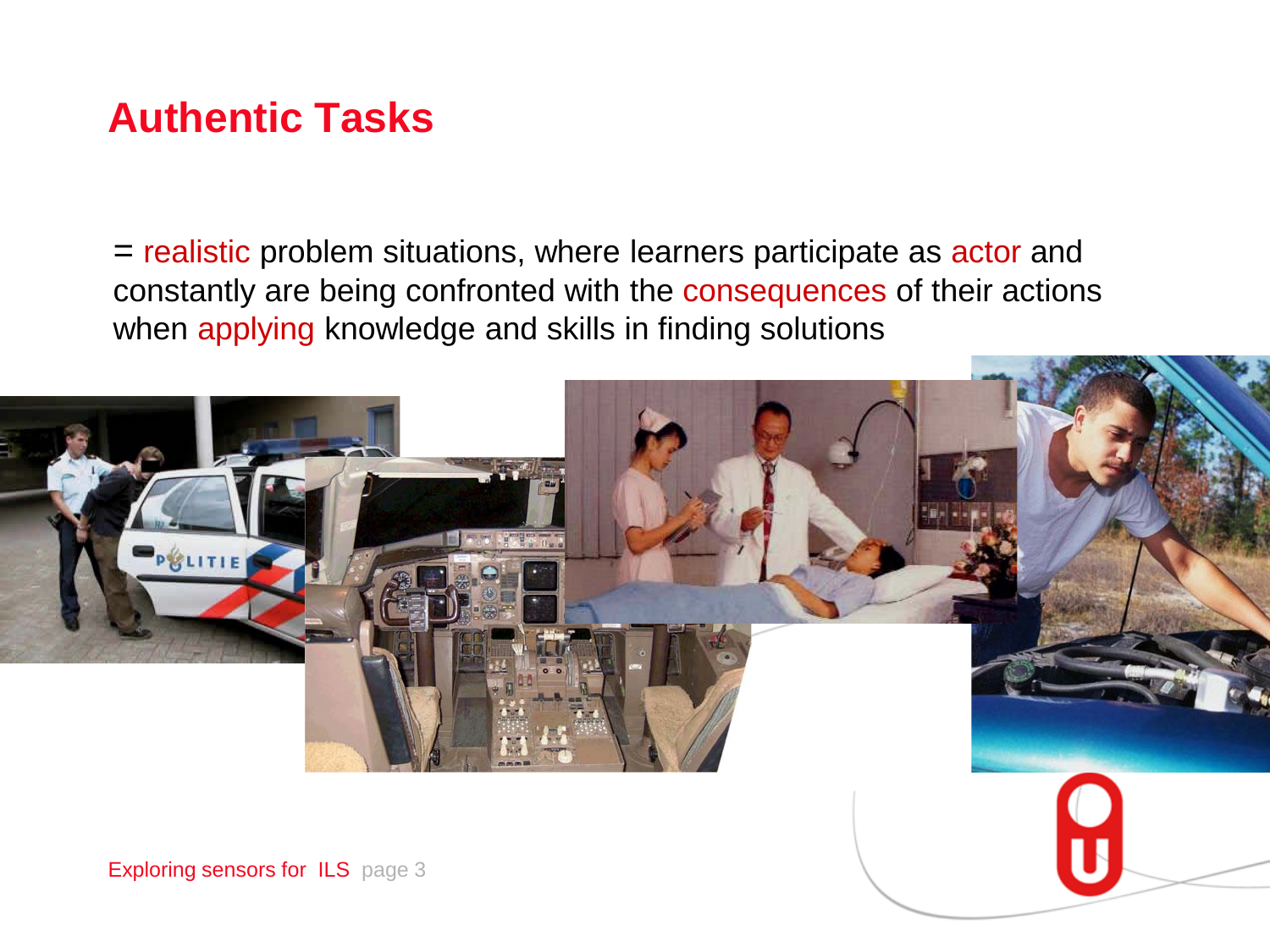# **Authentic tasks - characteristics**

### (Herrington, Oliver, Reeves, 2002)

- real-world relevance
- ill-defined (learners define subtasks themselves)
- complex tasks (time consuming)
- different perspectives (variety of resources)
- opportunity to collaborate
- opportunity to reflect
- integrated & different subject areas, beyond domain-specific outcomes
- real-world assessment
- competing solutions, diversity of outcomes
- polished products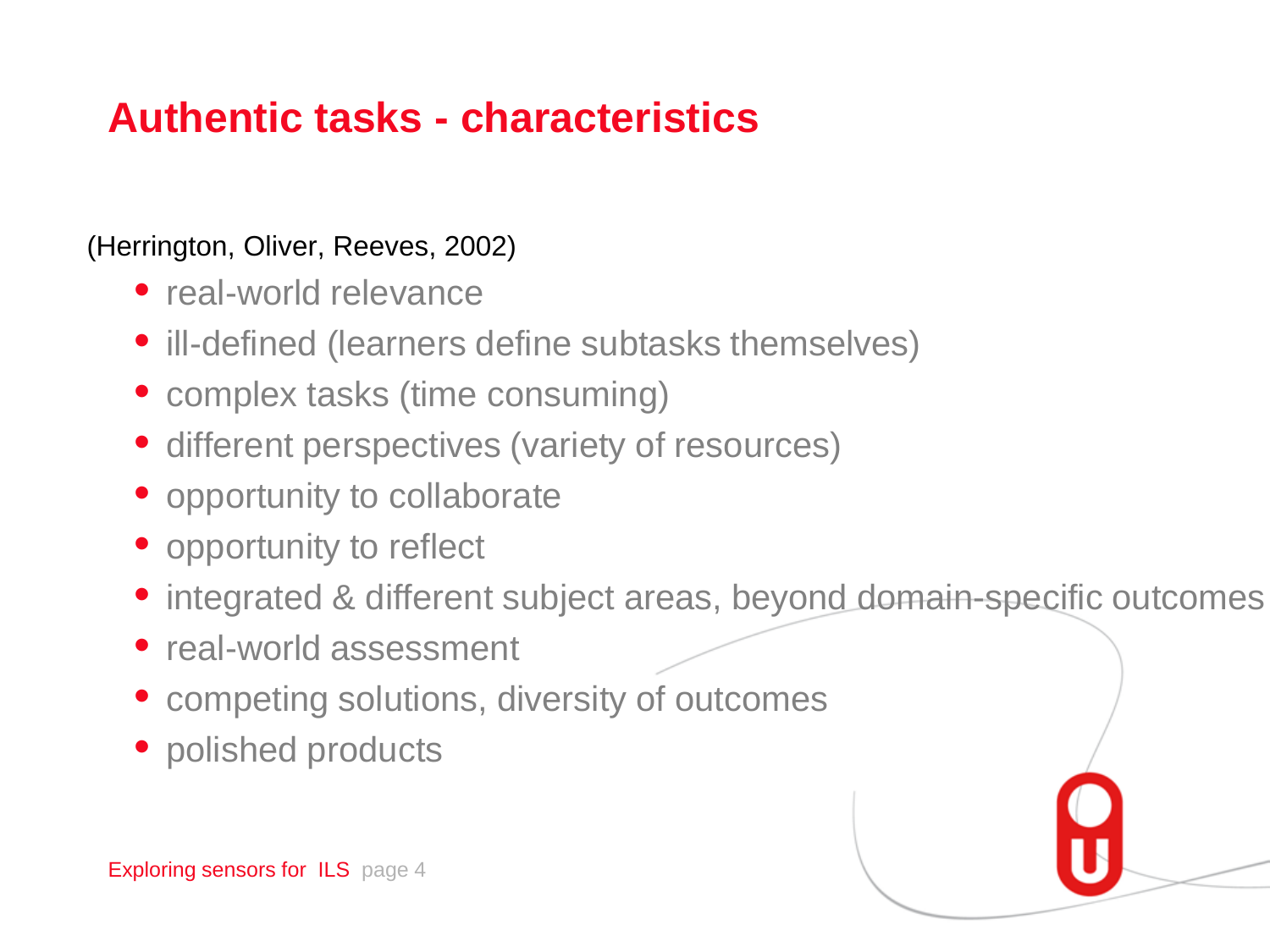**Sensors & Actuators**

**Affordances of Sensors**



- *Continuous non-disruptive data gathering of user (behavior, biodata)*
- **Continuous data gathering of environment of user**

## **Affordances of Actuators**

• **Can influence environment**

**Goals**

- **Enhance learner support**
- Exploring sensors for ILS page 5 • **Sustain 'Flow'**

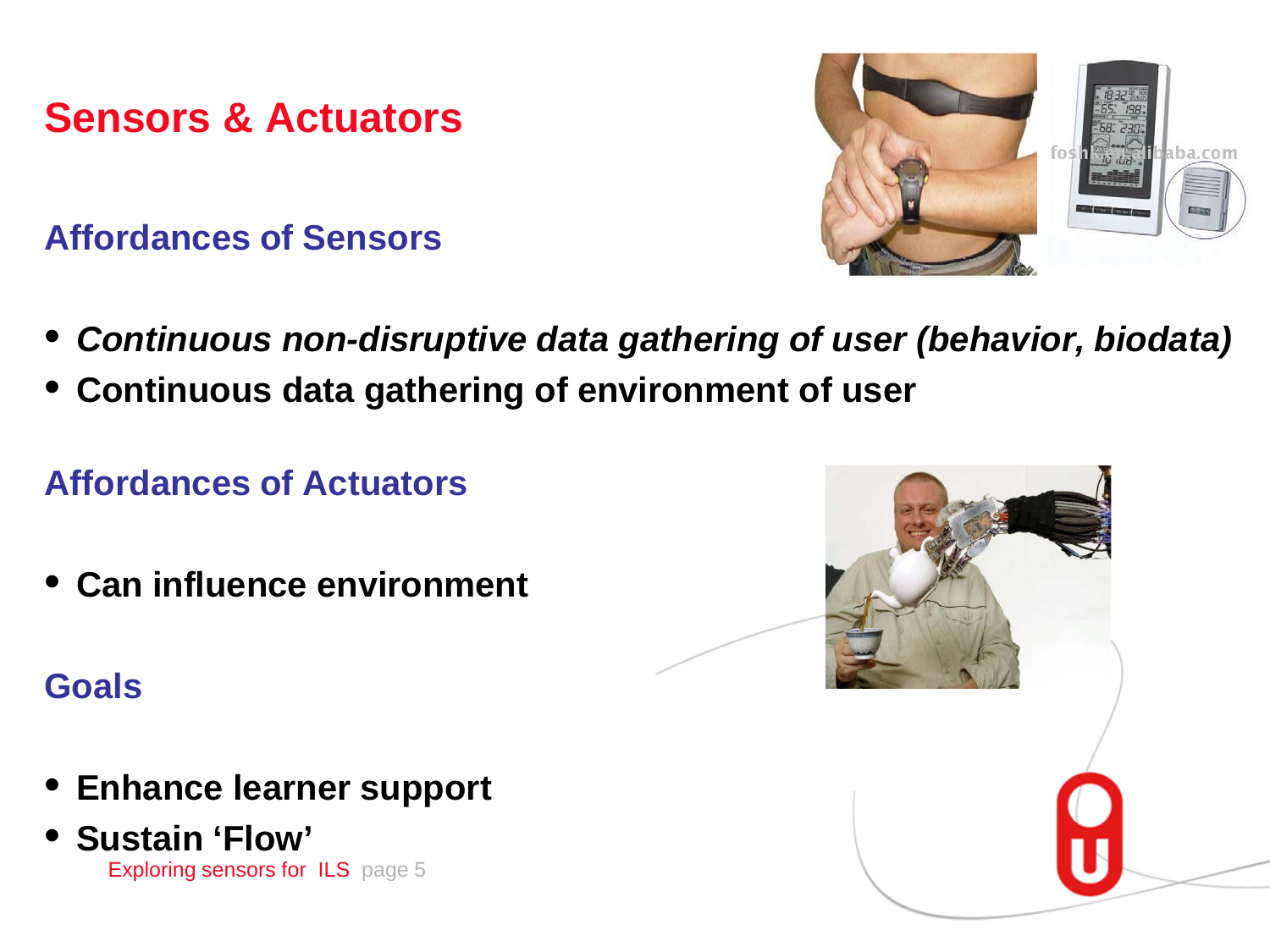# **Draft framework Sensors & Actuators**



Exploring sensors for ILS page 6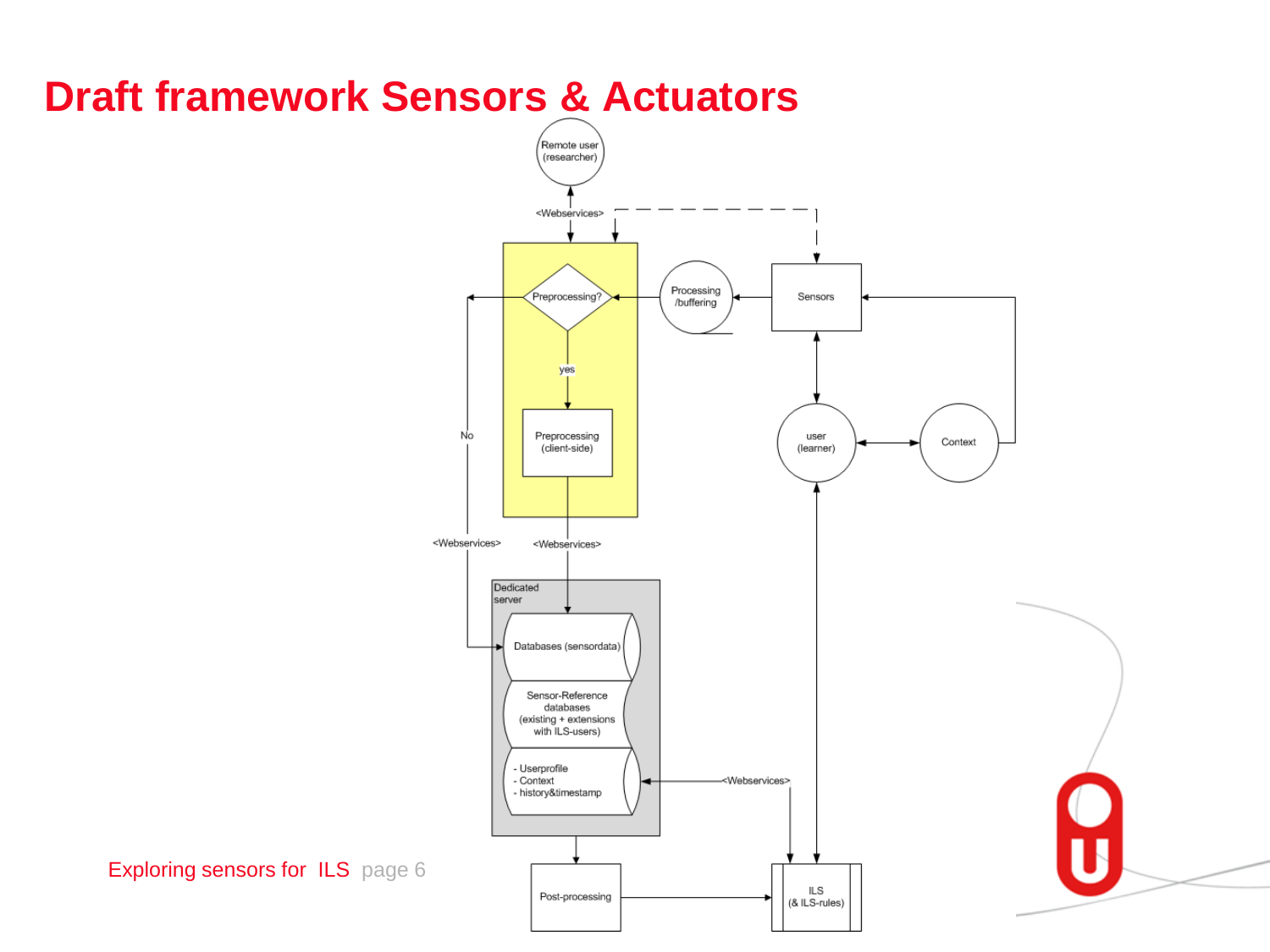# **Categories of Sensors**

- *Physiological sensors irt biodata (heartbeat, EEG, skin resistance)*
- *Physiological sensors irt affection detection (face & voice emotion)*
- *Motion sensors (physical movement, eye-tracker)*
- *Orientation sensors (physical orientation)*
- *Location sensors (geographic location)*
- **Scanning sensors (barcode, RFID)**
- **Electrical sensors (electrical systems)**
- **Environmental sensors (surroundings, weather a.s.o.)**
- **Light sensors (light characteristics)**
- **Mechanical sensors (mechanical devices, instruments)**
- **………..**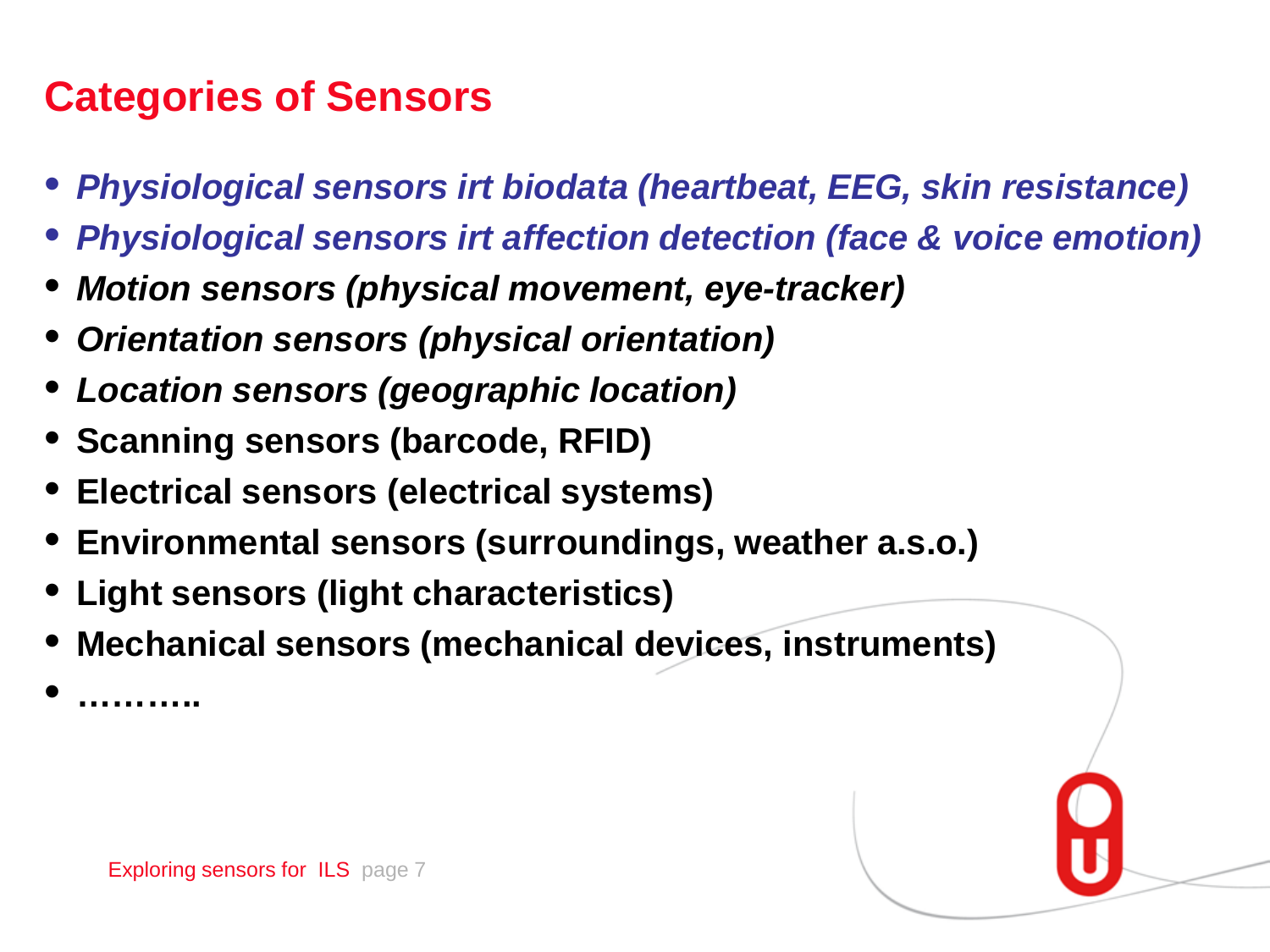# **Tasks - ongoing**

• **………..**

- **Define conceptual & technical framework**
- **Technical setup software and equipment**
- **Demonstrator (sensor room)**
- **Refine conceptual & technical framework**
- **Define pilots (link with PhD proposal(s))**
- **Scouting for additional equipment and software**

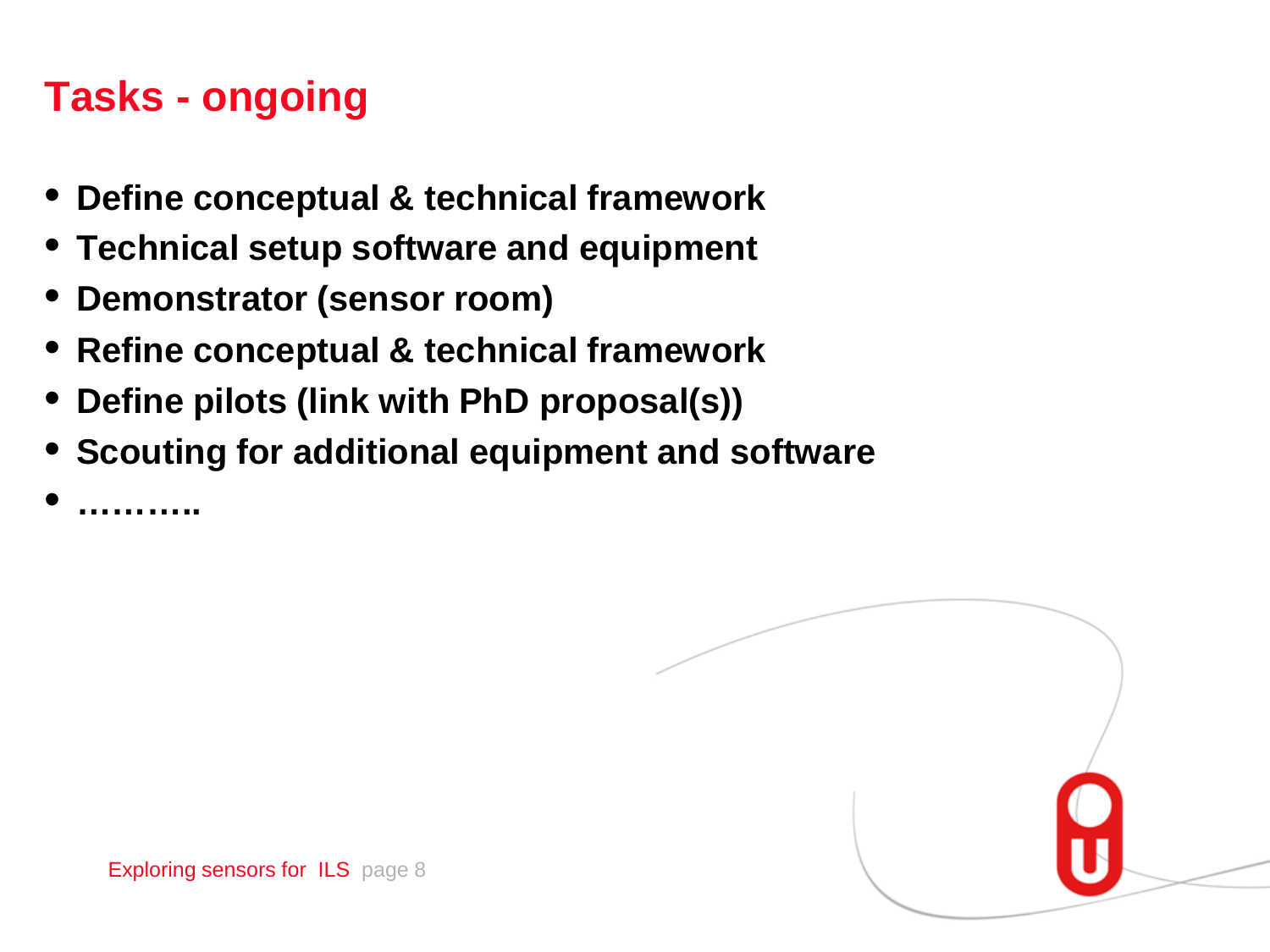# **Pipelines – face & voice emotion recognition**

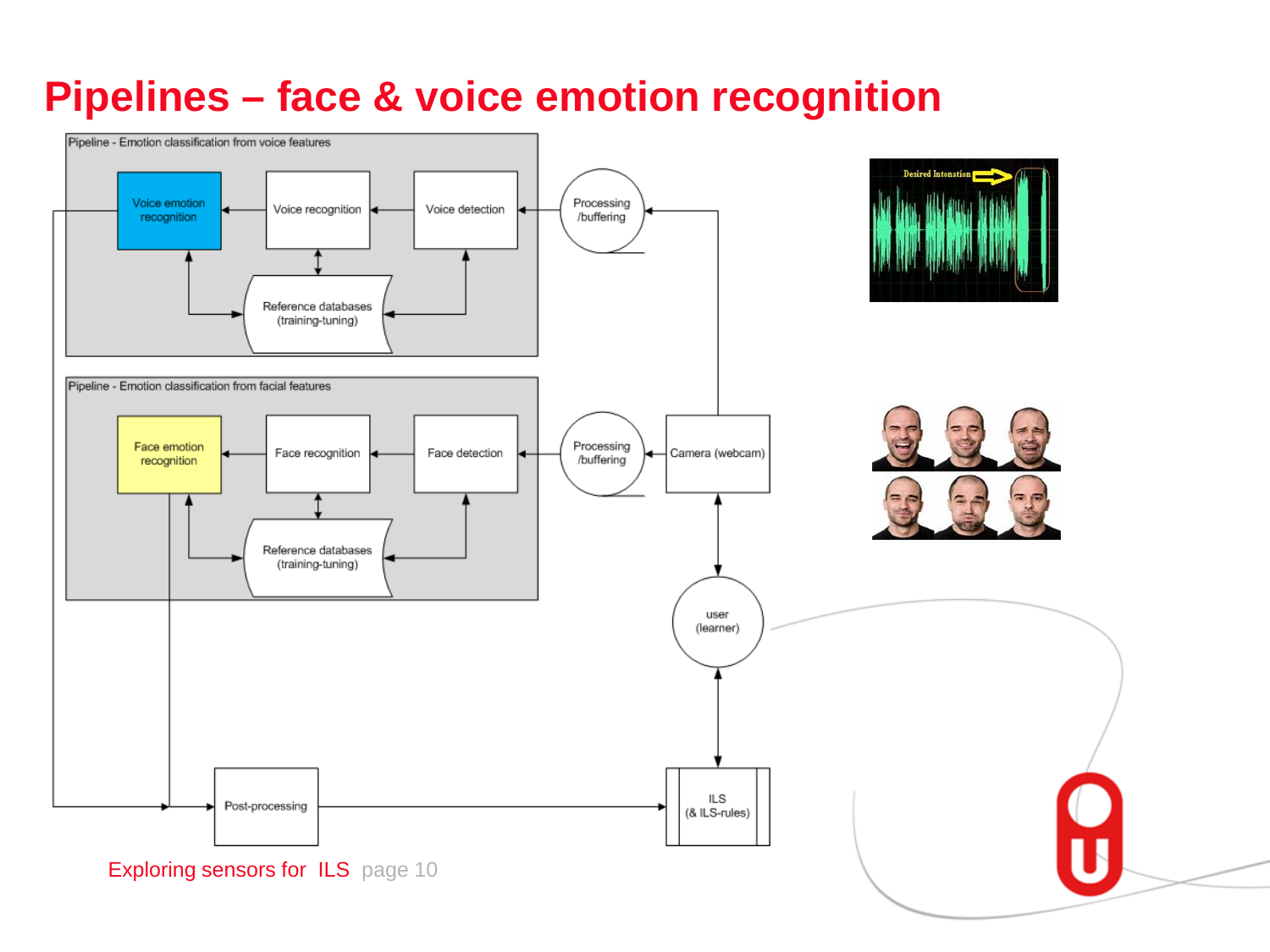# **Pipelines – face & voice emotion recognition**

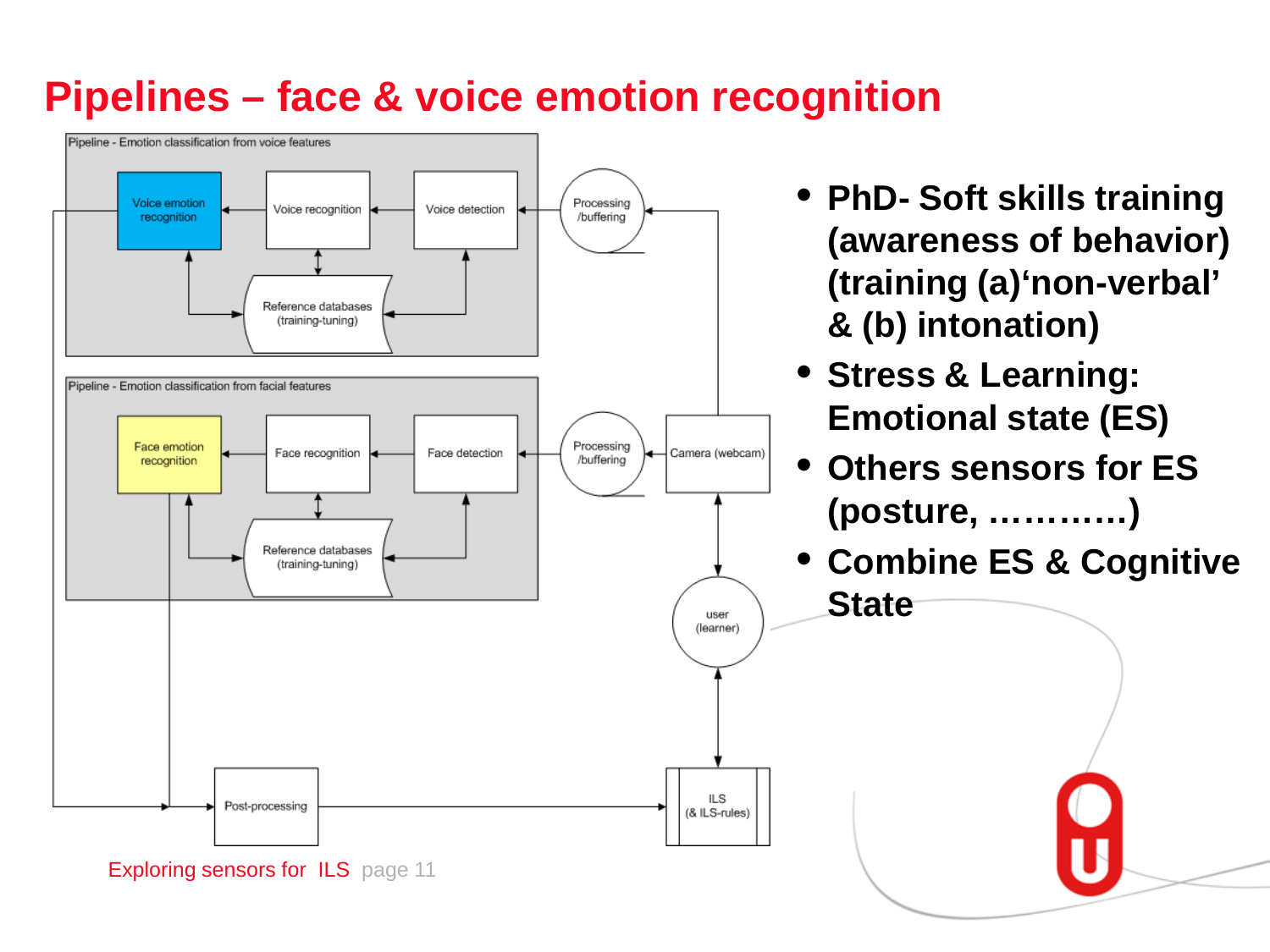# **Discussion & Questions**